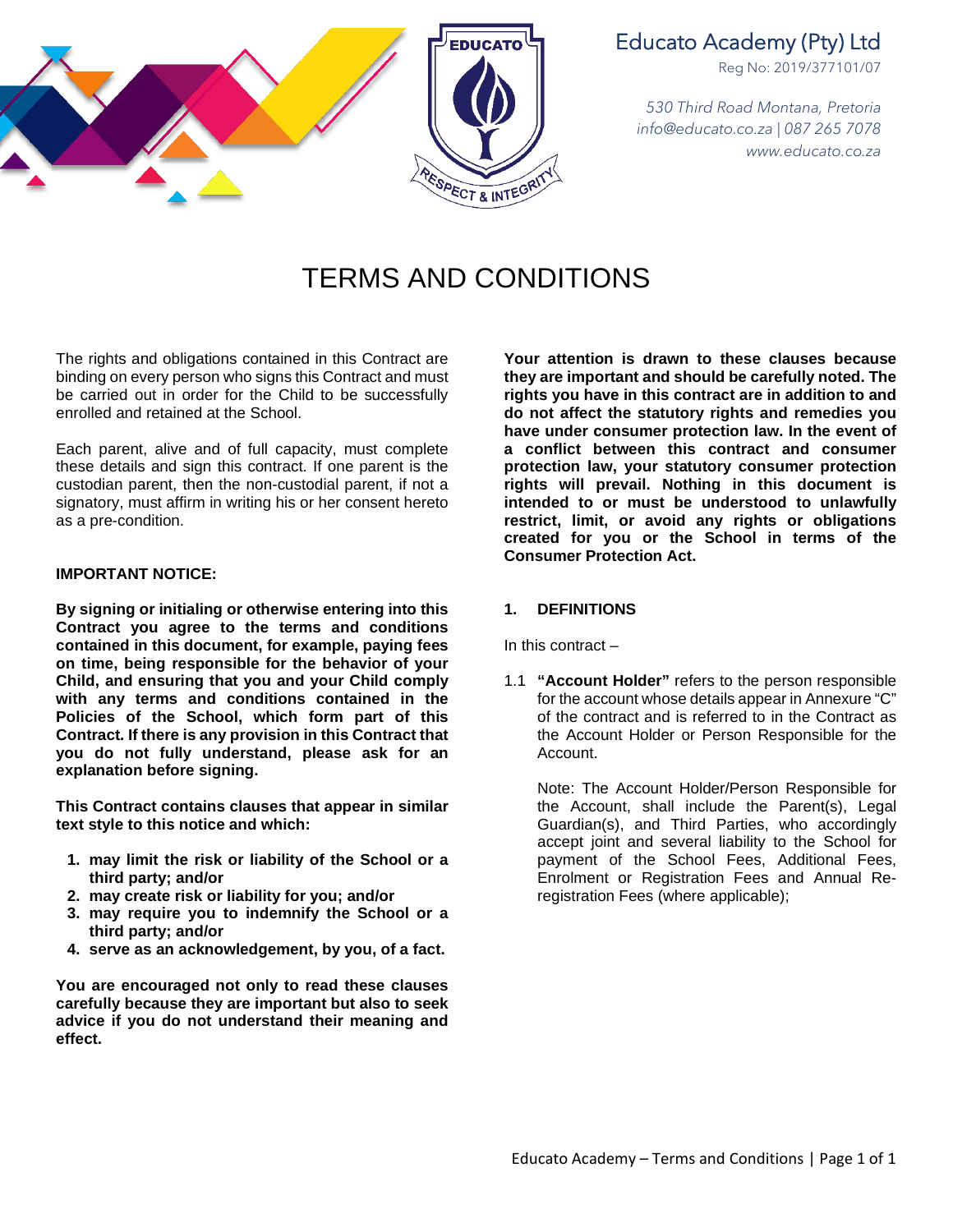- 1.2 **"Additional Fees"** means those costs for the **Additional Goods/Services** and additional costs and levies required from time to time and notified to you in advance, to provide adequately for the education and related activities and services provided to your Child; these include but are not limited to, the costs of extracurricular/co-curricular activities or special educational needs, as determined by the School from time to time. Additional Fees may include but will not be limited to, the cost of outings, clubs/societies, subscriptions, School uniforms, travel fees to and from the School, damages to property, sports' kits, and stationery and book costs. You accept that the Additional Goods/Services are part of the School's standard offerings and that you have specifically requested them. Additional Fees may be communicated to the Parent(s) and the Account Holder at any time during the year;
- 1.3 **"Additional Goods/Services"** means those goods or services that may from time to time be provided to or for the benefit of the Child, as determined by the School from time to time:
- 1.4 **"Admission Policy"** means the admission policy adopted by the School from time to time;
- 1.5 **"Application Fee"** means the non-refundable fee payable by the **Account Holder** to cover all administrative costs involved in applying for the vacancy offered by the School, prior to admission for a prospective Learner at the School;
- 1.6 **"Application for Admission Form"** means the standard Application for Admission Form, provided to, and completed and signed by the Parent(s) and Account Holder in applying for the child's admission;
- 1.7 **"Calendar Month"** means any one of the twelve months of the year, calculated from the first day to the last day of the specific month.
- 1.8 **"Child"** or **"Learner"** or **"Student"** means the child or children (of any age) also known as a learner or student admitted by the School to be educated, whose details appear in Annexure "A", as well as the Child or Children whose details appear in any subsequent Annexure, numbered "A1", "A2" and so on sequentially (If Applicable);
- 1.9 **"Code of Conduct"** means the Code of Conduct of the School, as amended from time to time, regulating the general conduct, disciplinary system, and other activities concerning the Educators, Parents, and Students at the School;
- 1.10 **"Contract"** means this document, including all its annexures as well as any Policies/Code of Conduct/Rules & Regulations adopted by the School to regulate the day-to-day running of the School;
- 1.11 **"Consumer Protection Act"** means the Consumer Protection Act, No 68 of 2008, as amended or replaced from time to time;
- 1.12 **"Directors"** means the Board of Directors of the company that owns, manages and operates the School;
- 1.13 **"Enrolment Fee"** or **"Registration Fee"** means the amount of money paid by the **Account Holder** to the School, after a prospective Learner has been offered a firm place in the School, which place is not confirmed until the Enrolment/Registration Fee has been paid in full and received by the School on or before the applicable due date. This is a nonrefundable fee which the School may require to be increased from time to time. The Re-Enrolment/Re-Registration is payable annually as a Fee where applicable;
- 1.14 **"Executive Principal"** means the person appointed by the Board of Directors of the School to be responsible for the day-to-day management of the School, including anyone to whom such duties have been delegated;
- 1.15 **"Fee"** means any amounts owing to the School for a Child's enrolment, education, and related activities at the School. Such Fees will be clearly communicated to you in advance and may include, but are not limited to, the following:–
	- 1.15.1 Application Fee;
	- 1.15.2 Enrolment/Registration Fee;
	- 1.15.3 Re-Enrolment/Re-registration Fee;
	- 1.15.4 Tuition Fees;
	- 1.15.5 School Fees; and
	- 1.15.6 Additional Fees;
- 1.16 **"Magistrates' Court Act**" means the Magistrates' Courts Act No 32 of 1944;
- 1.17 **"Parent"** or **"you"** means each person who has signed this Contract as the parent or legal guardian of a Child. All references in the Contract to "Parent" or "Parents" should be read as if those references are to that Parent or legal guardian. Account Holders/Person Responsible for the Account and any Third Parties are included in the definition of "Parent" or "you";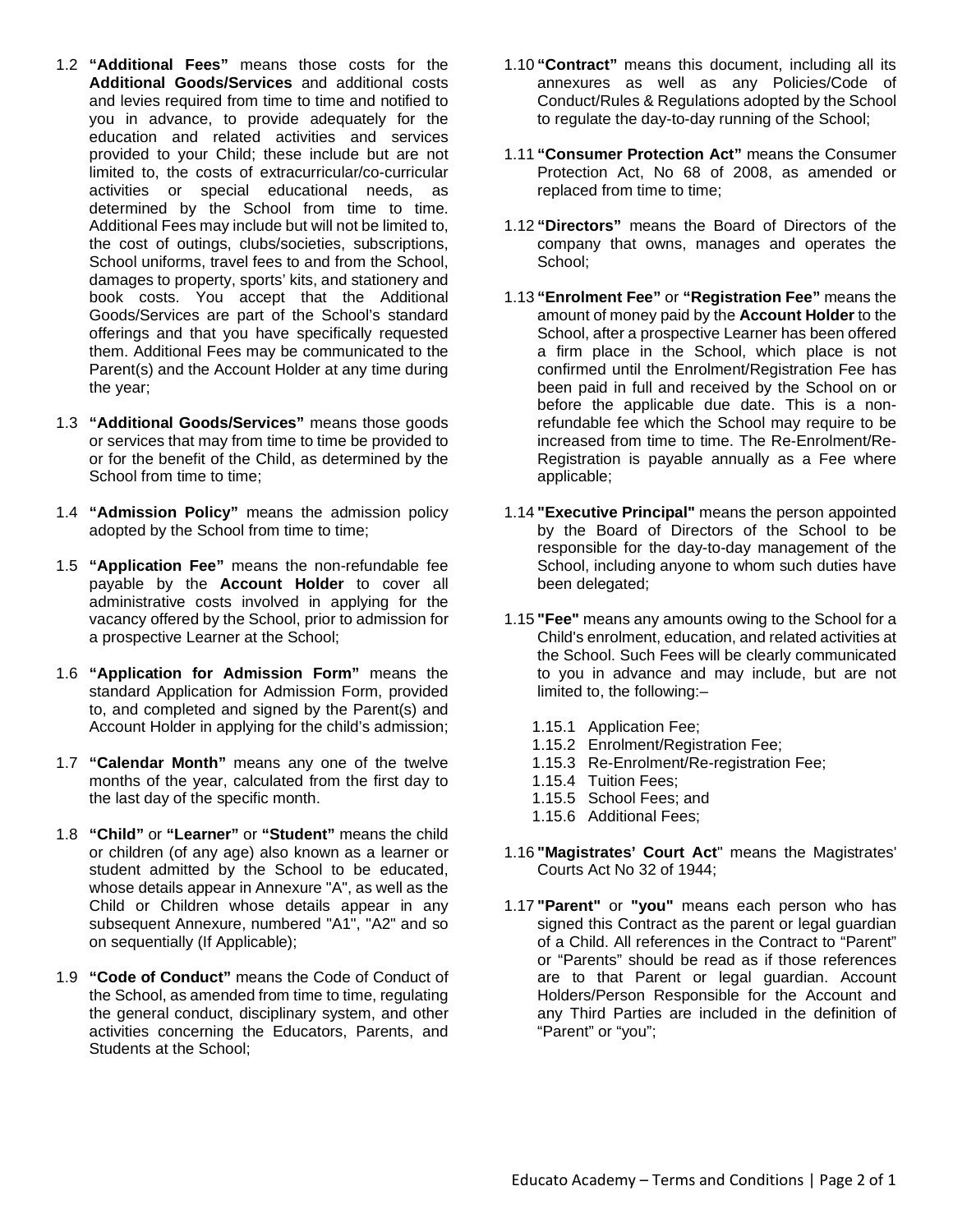- 1.18 **"Parties"** means each of the persons whose details appear in Annexure "B" and Annexure "C" and shall include Parent(s), Legal Guardian(s), Account Holder(s), and any Third Parties;
- 1.19 **"Policies"** means the rules, codes, policies, protocols, and principles adopted by the School, as published by the School from time to time, which are used to regulate the day-to-day running of the School; These Policies may include (but need not be limited to) the School Rules & Regulations; Schedule of Fees; Terms and Conditions of the School, and the Code of Conduct, and are available for perusal on request;
- 1.20 **"Re-Registration Fee"** or **"Re-Enrolment Fee"** means, where applicable, an annual fee payable by the **Account Holder** to reapply and re-register/reenrol at the School for the following year to secure the learners' place and to cover any administration costs and **additional Fees.** This is a non-refundable fee which the School may require to be increased from time to time.
- 1.21 "**School**" means Educato Academy (Pty) Ltd with Reg No: 2019/377101/07;
- 1.22 **"School Fees"** or **"Tuition Fees"** means the money payable by the **Account Holder** to the School in connection with a Learners education, excluding the Application Fee, Registration Fee, Re-Registration Fee and any Additional Fees;
- 1.23 **"School Rules"** means the rules & regulations of the School as detailed in the School Policies, which may, at the School's sole discretion, be amended from time to time for legal, safety or other reasons to assist the proper administration of the School, and in terms of which amended School's Policy you agree to be bound to irrespective of whether you have agreed to same;
- 1.24 **"Term"** means a division of the academic year and is the time during which the School holds classes, as notified to Parents from time to time;
- 1.25 **"Third Party"** means the person or entity, other than the Parent or legal guardian, nominated by the Parent or legal guardian to be responsible for the payment of any one or more or all of the Fees, provided that nomination will not absolve the Parent(s) or legal guardian(s) from liability for the payment of such Fees. The Third Party is required to sign this Contract and the Third Party Undertaking contained in Annexure "C" as the Account Holder, thereby binding the Third Party as surety and coprincipal debtor with the parent(s) or legal guardian

for payment to the School of any amounts which are due, owing and payable to the School.

#### **2. REGULATIONS OF THE BOARD OF DIRECTORS FOR THE APPLICATION AND REGISTRATION OF PROSPECTIVE LEARNERS OR FOR THE RE-REGISTRATION OF EXISTING LEARNERS**

- 2.1 The admission and enrolment of learners to the School is at the discretion of the Executive Principal, acting in terms of the School's Admission Policy, who may refuse a learner's admission to the School without giving reasons therefore and may grant temporary or provisional enrolment to the School subject to such further terms and conditions which the executive principal may impose. The executive Principal may, at his/her sole discretion, cancel any admission application, enrolment, registration, or reregistration in accordance with the Rules.
- 2.2 For the sake of clarity, the Application for Admission Form, including this Contract, regulates the enrolment and admission of your child to the School and also regulates the relationship between the School, your child, yourself and/or a Third Party once your child is admitted and enrolled with the School. **Subject to Clause 2.1, nothing in this Contractor Application for Admission Form, should be interpreted as a representation or warranty made by the School that your child will be admitted to and enrolled with School.**
- 2.3 The School reserves the right to apply for a full credit check on the Parent(s), and Account Holder, including contacting any previous Schools that the prospective learner has attended, in order to assess the prospective Learners educational background and behaviour, and amongst other aspects, the Parent(s) financial means in order to assess their ability to satisfy the financial obligations as set out in the Application for Admission Form. The Parent(s) consents to the aforementioned by signing of the Contract. **The Parent(s), Legal Guardian(s), Account Holder whose details appear in Annexure "B" and Annexure "C" of the Contract, hereby authorise the School and/or any of its associates to conduct any credit inquiries on the above persons whose details appear in Annexure "B" and Annexure "C" of the Contract as may be necessary from time to time. The above persons whose details appear in Annexure "B" and Annexure "C" of the Contract hereby give the School permission and authorisation to supply consumer credit information to any debt collectors and/or credit bureaux (and in this regards it is recorded and**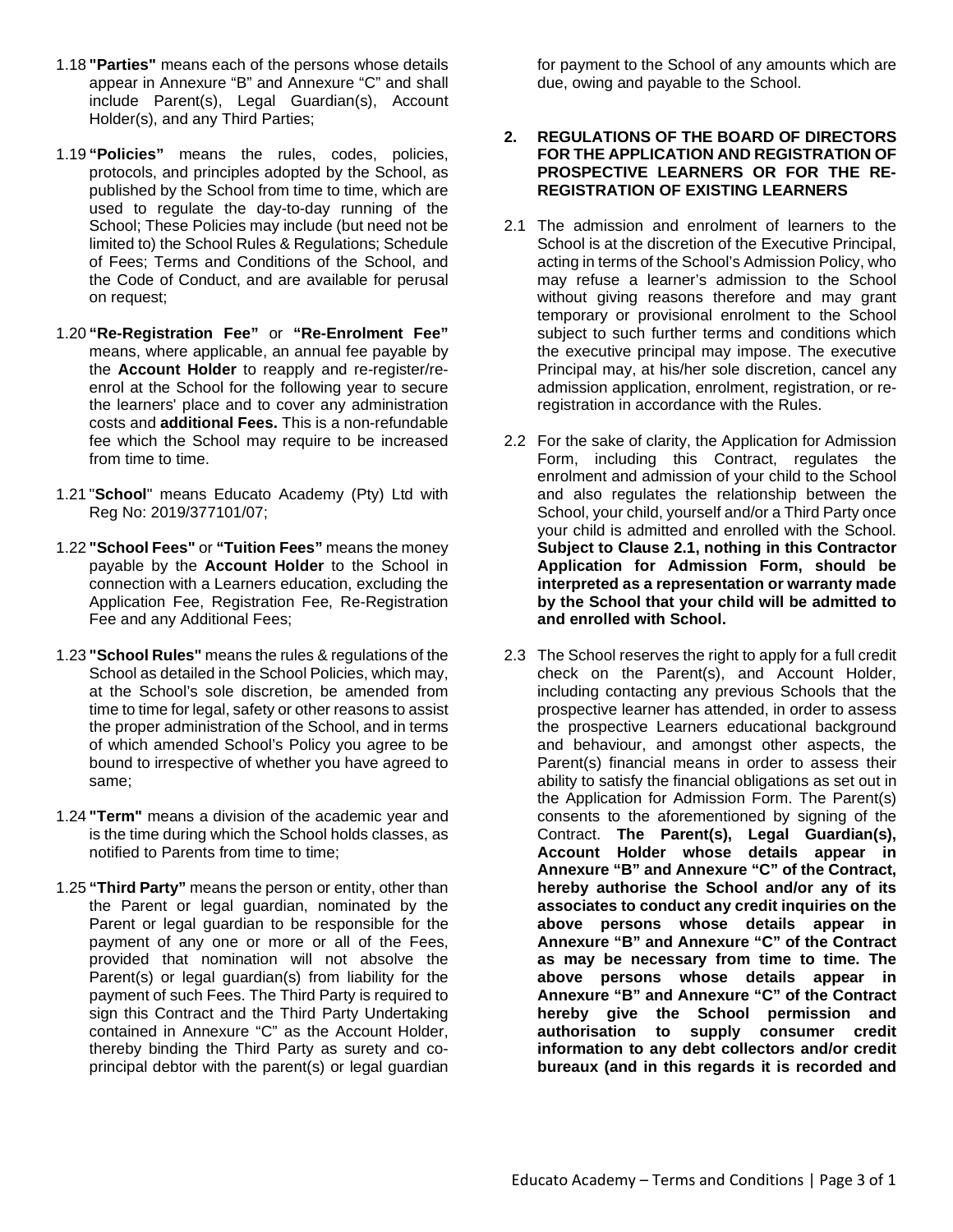**acknowledged by the persons whose details appear in Annexure "B" and Annexure "C" of this Contract that the School may transmit to any debt collectors and/or credit bureaux data about this Contract as well as information on the noncompliance with the terms and conditions of this Contract by the persons as aforementioned).**

- **2.4 The South African Schools Act established a national Schooling system and recognises two categories of Schools: Public and Independent. Public Schools are state-controlled and independent Schools are privately governed. The School (Educato Academy) offers independent Schooling. It is recorded that Parents have a wide range of Schooling options for their children in South Africa, whether in public Schools, independent Schools, or home Schooling. The School carries the full financial risk when buildings infrastructure as well as employing staff members. The cost involved in operating the School is primarily funded by Schools Fees. The School must accordingly financially budget to achieve and maintain a higher level of education and if Parents and the Account Holder are unable to meet their financial obligation as set out in the Contract and the Application for Admission Form, the quality of education offered at the School will suffer.**
- 2.5 A Learner shall be enrolled for one academic year only. Each Learner will be required to be re-register on an annual basis and will be required to pay the Re-Registration Fee (where applicable). Reregistrations might be unsuccessful in the case of: -
	- 2.5.1 Learner no longer meets the age group for the grade applied for;
	- 2.5.2 Serious disciplinary issues involving the Learner;
	- 2.5.3 Contractual failure of the Parents or Account Holder;

The aforementioned cases are not meant as an exhaustive list and in no way limit the School's discretion to refuse any re-registration

- 2.6 The Parents, Account Holder and other persons agree to sign an updated Contract should the School require them to do so. Furthermore, even though the contract has been signed by the Parents, Account Holder and other persons, the Contract may still be cancelled by the School as a result of: -
	- 2.6.1 Non-Payment of School Fees, Additional Fees or Fees by the Account Holder and

Parents. The Learner may, as a result, not be able to attend the School or if already present may be required to leave the School;

- 2.6.2 A Learner will not be allowed to attend the School at the beginning of the first School Term, of any School year, until all amounts which are due for payment before the beginning of the first School Term of the School year have been paid. The amount due will include, in the case of a School year, all overdue amounts which remain unpaid from the previous School year by the Account Holder and Parents (including any legal costs and other cost incurred by the School to recover School Fees) in terms of the Contract.
- 2.7 The School reserves the right to contact any previous School that the prospective learner has attended, in order to obtain a reference for the Child and the Parent(s). The Parent(s) consents to the aforementioned by signing the Contract.
- 2.8 The School shall only be bound by the Contract if it has been signed by the Parent(s), Account Holder, and the School. Only a duly authorised representative is collectively authorised by the School to sign the Contract, or any other relevant documentation, on the School's behalf.
- **2.9 Should the Contract not be signed by all of the Parents or Account Holder it shall not affect or limit the liability of those Parents or Account Holder on whose behalf it was signed.**
- **2.10 School attendance by the Learner is compulsory in terms of the Schools Act. A Learner may not be absent from School or official School activities without the permission of his/her Educator, either in advance or in retrospect in the case of illness. If a Learner is absent for longer than two consecutive School days, he/she should provide a medical certificate on his/her return.**
- 2.11 During School hours, or at School functions, your child's Educator is in loco parentis and will use his/her discretion in emergencies.
- **2.12 If the Parent(s) have any queries, concerns and/or complaints relating to the School and/or a Learner's involvement in the School and/or any matter arising out of the Contract it must be raised, in writing, with the Executive Principal.**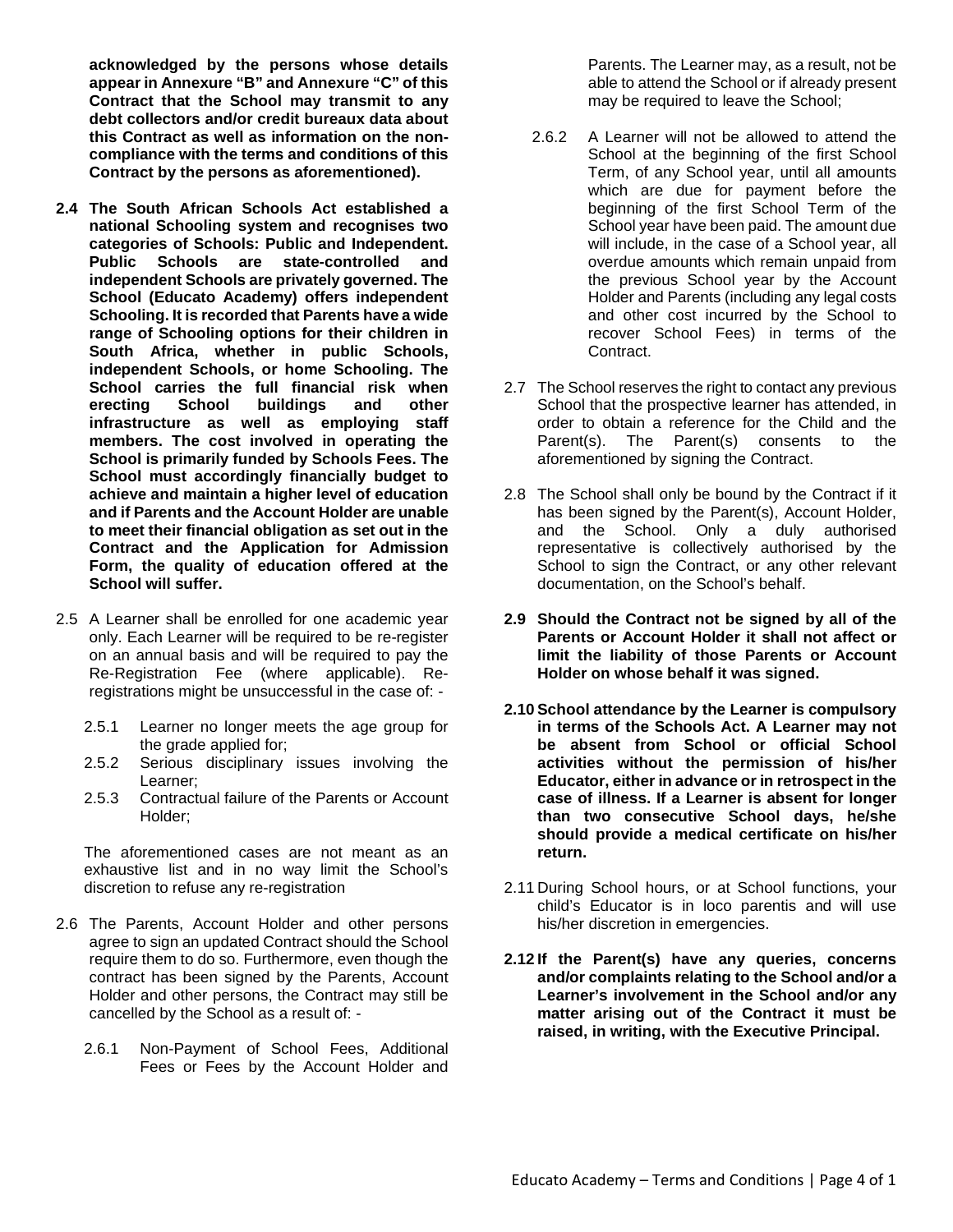#### **3. OBLIGATIONS OF THE SCHOOL**

- 3.1 **Until the Contract is signed by the Parents, Account Holder and the Enrolment/Registration Fee or Annual Re-Registration Fee (where applicable) is paid including any applicable School Fees, Additional Fees or Fees, nothing in the Contract or in the Application for Admission Form, shall be construed as a representation or warranty made by the School to the Parent(s) or the Learner, that the prospective Learner will, in fact, be admitted.**
- 3.2 While your Child remains a learner of the School, we undertake to exercise reasonable skill and care in respect of his/her education and welfare. This obligation will apply during School hours and at other times when your Child is permitted to be on the School premises or is participating in activities organised by the School.
	- 3.2.1 The Parents take cognisance of the fact that learners at the School are expected to participate in all aspects of School life, including sporting and cultural offerings at the School.
	- 3.2.2 All Learners and Parents are required to respect and adhere to the mission, vision, and values of the School.
- 3.3 We shall monitor your Child's progress at the School and produce regular written reports. We will advise you if we have any concerns about your Child's progress, but we do not undertake to diagnose any learning disability or other condition: a formal assessment can be arranged either by you or by the School at the expense of the Parent and/or the Account Holder.
- **3.4 The Parents take cognisance of the limitations of the School's physical environment, facilities and resources which limit its ability to provide highquality education to children with special educational needs (whether due to neurological barriers, hearing impairments, visual barriers, physical barriers, behavioural or emotional barriers or any other medically assessed special need). To the extent that, in the reasonable opinion of the Executive Principal, taken with the best interests of the Learner as a key criterion, the School cannot, or can no longer, provide adequately for your Child's special educational needs, the School may not offer enrolment with the School or may cancel this contract in terms of Clause 9.6.**
- **3.5 You acknowledge that the School does not take any responsibility for any theft or loss of, or damage or destruction to any property of whatever nature (including School clothing, sporting equipment, books, or any other personal possessions) brought on to the School premises by your Child or by yourself as the Parent unless the School or its staff are in possession of that property and damage occurs to that property either because –**
	- 3.5.1 the School or its staff treated the property as their own; or
	- 3.5.2 The School or its staff did not exercise the degree of care, diligence and skill that can reasonably be expected of a person responsible for managing property belonging to another person, when handling, safeguarding, or using the property.
- **3.6 Unless you expressly notify us in writing to the contrary, you consent to your Child participating, under proper supervision, both in and outside the School, in sports and other activities (including contact sports) which may entail some risk of physical injury, as well to your Child travelling to and participating in School activities and programmes outside the School. Subject to the School taking reasonable care to avoid harm and save for any gross negligence on the part of the School, its employees or agents, the School is not responsible for loss or damage resulting from such sports, activities or programmes and you indemnify the School against any claims in that regard.**
- 3.7 The Parents and the account holder shall be jointly and severally liable for any damage the Child may cause to the School and School property.

# **4. PARENT'S GENERAL OBLIGATIONS**

- **4.1 You will inform the School in writing, prior to admission and enrolment, of any special educational needs of your Child known to you, of the kind referred to in Clause 3.4.**
- 4.2 In order to fulfil our obligations, we need your cooperation. Without detracting from any specific obligations contained in this contract, you are required to: fulfil your own obligations under these terms and conditions; encourage your Child in his or her studies, and give appropriate support at home; keep the School informed of matters which affect your Child; maintain a courteous and constructive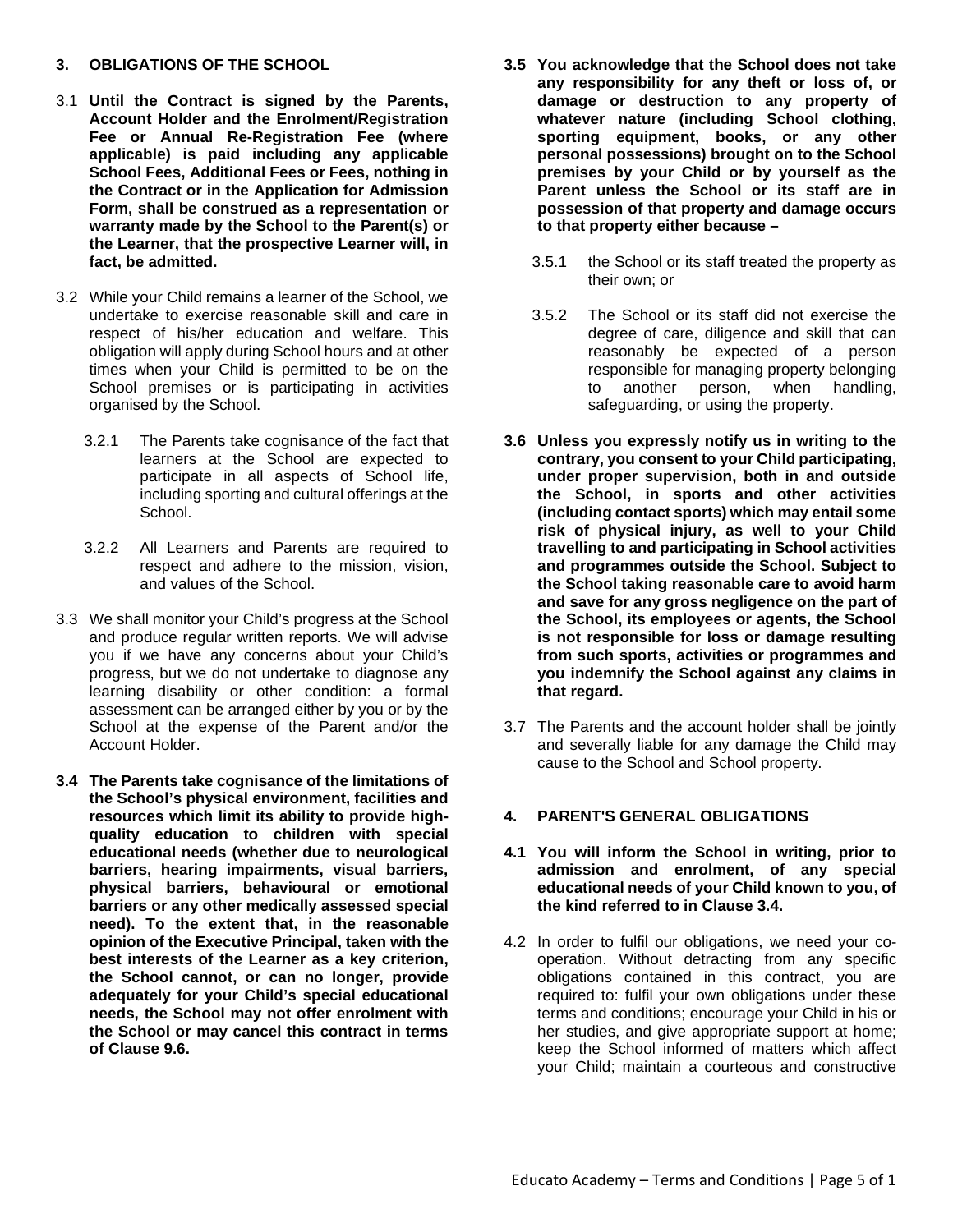relationship with the School staff; and attend meetings and otherwise keep in touch with the School where your Child's interests require you to do so.

- **4.3 The Parents and Account Holder agree to provide the School with any changes to their and/or Learner's personal information that is contained in the Application for Admission Form and the Contract, including change of address and/or contact information, within two weeks of becoming aware of the change.**
- 4.4 The Parents accept that their child will abide by the School's Code of Conduct and Policies of the School. They acknowledge that the discipline of the School is under the control of the Executive Principal, who has the right to refuse to allow a Learner to return to the School, or to demand his/her immediate withdrawal from the School, or to suspend, or to expel a Learner for a serious breach of discipline as laid down in the School's Code of Conduct.
- **4.5 the executive Principal may, at his/her discretion, require you to remove or may suspend or expel your child if his/her or your behaviour in failing to co-operate with the School and/or to abide by the School's Code of Conduct and Policies of the School, is in the reasonable opinion of the Executive Principal so unreasonable as to affect or likely affect the progress of your child or another child (or other children/learners) at the School or the well-being of the School staff or to bring the School into disrepute. In this regard, the Parents or Legal Guardians and Learner specifically undertake that social media will only be used in a safe and responsible manner and not to the detriment of the School, any staff member of the School, any other Learners at the School and/or any other Parents or Legal Guardian of any Learner at the School. Failure to abide by this will constitute a serious breach of this Contract and could result in this Contract being cancelled.**
- 4.6 The Executive Principal may, at his/her discretion, require you to remove or may suspend or expel your child from the School, if he/she considers that your child's attendance, progress, or behaviour (including behaviour outside School in School uniform) is seriously unsatisfactory and/or inappropriate and in the reasonable opinion of the Executive Principal that the Learner's removal is in the School's best interests or those of your child, other children, or the wider School community. In this case, you will be asked to remove your child either immediately and without notice, or at a specified date that is shorter

than a full term, with or without notice in any form, as is reasonable under the circumstances. The School will not be required to give you a full term's written notice under these circumstances. Should the Executive Principal exercise this right, any fees paid in advance will be refunded to you as referred to in Clause 7.9.

- 4.7 In the event of your child requiring emergency medical assistance, you hereby grant permission to your child receiving such emergency medical assistance. You also agree to reimburse the School within 7 (seven) days for all medical costs incurred in the treatment of your child.
- 4.8 The Parents and/or Legal Guardians hereby grant permission for the Learner to utilise the computer facilities at the School, including the Internet and email.
- **4.9 You consent and grant the School or its appointed agents, permission to access your consumer profile on the database held by the relevant credit Bureaus and any previous School, to verify your details in terms of this Contract.**
- 4.10 Any intellectual property for inter alia software programme, literary or artistic work etc. which the Learner may develop or assist in developing during his/her enrolment at the School, remains the sole and exclusive property of the School which property may not be used by the parents, Legal Guardians, or the Learner for personal gain, without the School's written consent.

# **5. POLICIES OF THE SCHOOL**

- 5.1 **You declare that you have read and understood the Policies and agree to abide by the provisions thereof. You further accept that all Policies are subject to change from time to time, at the sole discretion of the School, and will remain binding on you and your child despite any such amendments.** Copies of all Policies are available for perusal on request.
- 5.2 You undertake to comply with all the rules and regulations of the School and acknowledge that it is your responsibility to make yourself and, to the extent relevant, your child familiar with the Policies.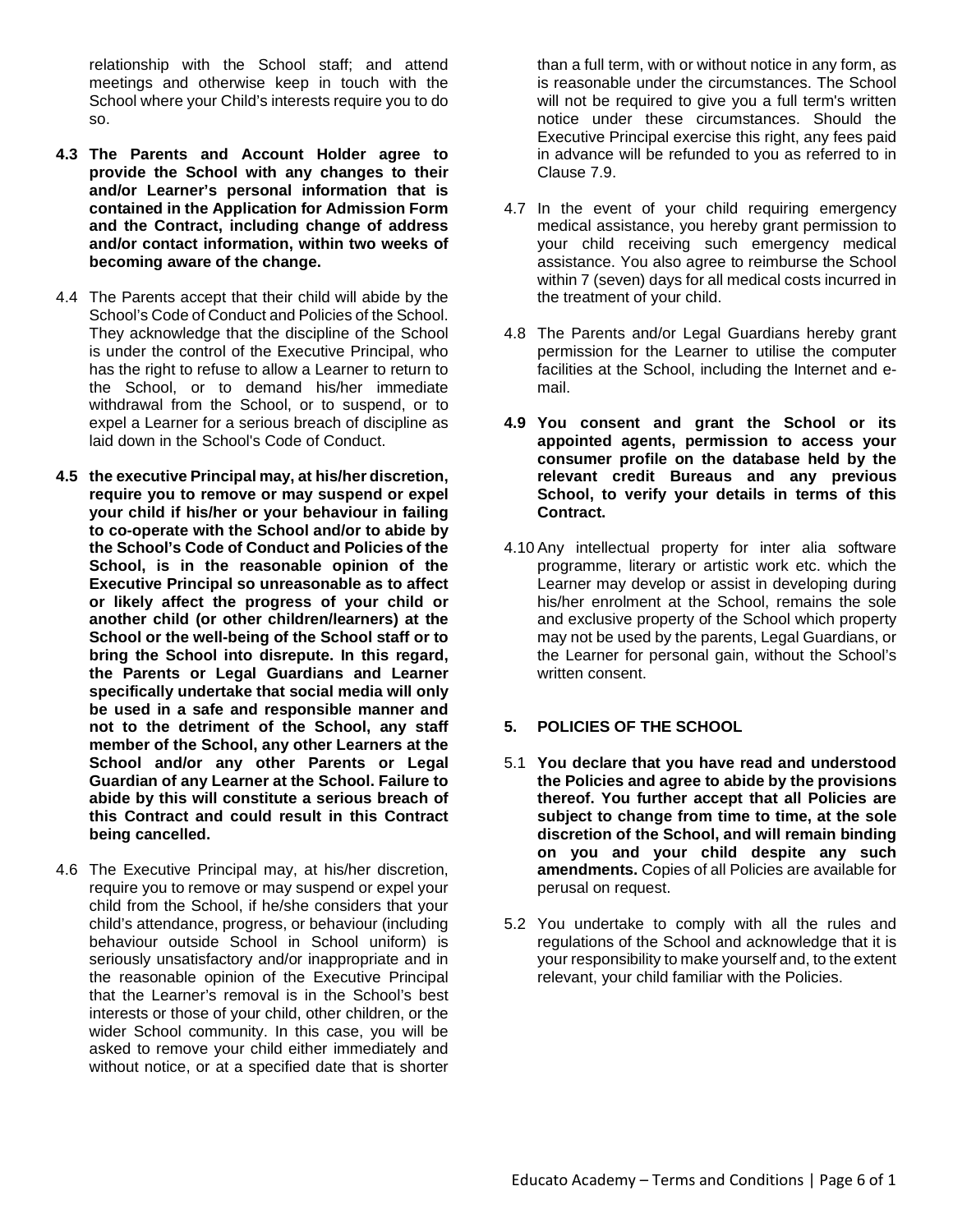- **5.3 You acknowledge that you are responsible for your child, whether on the property of the School or not, after the notified finishing times of any School day/activity/event/ function and that you will ensure that your child obeys all School Rules and Policies where they apply to the Learner.**
- 5.4 Should a Learner be collected after 17:30, a late collection fee of R150.00 (one hundred and fifty rand) for every ten minutes after 17:30 will be billed to the Account Holder. This amount may be amended from time to time at the sole discretion of the School.

# **6. ACCEPTANCE AND APPLICATION FEE**

- 6.1 An offer of a place for a prospective learner at the School is accepted by you signing this contract. The Application Fee shall immediately become due and payable by the Account Holder on submission of the contract.
- 6.2 If subsequent to entering into this contract, your Child does not take up a place at the School, you will not be refunded the application fee. The application fee will be kept by the School as a reasonable cancellation fee for your Child's withdrawal.
- 6.3 If no application fee has not been received subsequent to entering into this contract, your Child does not take up a place at the School and the School cannot, by the start of the first term for which your Child was due to enrol, fill the vacancy created by your Child's withdrawal, a full term's fees shall be payable and shall become due and owing to the School as a reasonable cancellation fee. The term's fees shall be charged at the rate that would have been applicable for the said first term.
- 6.4 If your Child does take up a place with the School, the Application Fee will form part of the funds invested by the School for the future development and sustainability of its infrastructure.

# **7. PAYMENT OF FEES**

**7.1 The Account Holder and the Parents have absolute responsibility for the payment of any fees applicable to your Child attending the School. You also acknowledge that School Fees are payable in advance in accordance with the provisions of the schedule of fees. If you are unclear about any of your financial obligations, the School will on request provide a written explanation. Any Fee or other moneys owing by** 

**you to the School not paid on or before the due date will bear interest at the maximum rate of interest for incidental credit prescribed from time to time in terms of the National Credit Act, 2005 ("NCA"), or at such lesser rate as the School determines from time to time in its sole discretion. Interest not paid to the School by the last day of the month in respect of which such interest accrues will bear further interest at the same rate. In addition to interest, the School will be entitled to recover from you default administration costs and collection costs, as contemplated in the NCA, including legal costs on the attorney and client scale and collection commission to the extent permitted by the NCA.** 

- 7.2 The Account Holder and the Parents accept the Additional Goods/Services. The School will, as far as reasonably possible, give you notice prior to providing such Additional Goods/Services. The Account Holder and the Parents expressly agree to the delivery or performance of the Additional Goods/Services and accept liability for payment thereof, in accordance with Clause 7.1. The Account Holder and the Parents acknowledges that the Additional Goods/Services are not unsolicited, within the meaning of the Consumer Protection Act or otherwise and that you have expressly accepted such Additional Goods/Services.
- 7.3 The Account Holder and the Parents accept that you/they will be liable for the payment of the Additional Goods/Services. Such Additional Goods/Services include payment for stationery, books, School tours, outings or any other Additional Goods/Services required by the School to provide the Learner adequately with the educational services in terms of this Agreement. Any such Additional Amounts will be added to the Learns Account.
- 7.4 You confirm that a certificate signed by the bursar, business manager or Executive Principal showing the amount owing by the Account Holder and the Parents to the School shall be rebuttable proof that the said amount is due, owing and payable. Where the quantum of the School's claim is thereafter disputed by the Account Holder and the Parents, the Account Holder and the Parents shall bear the onus of proving that such amount is not owing and/or due and/or payable.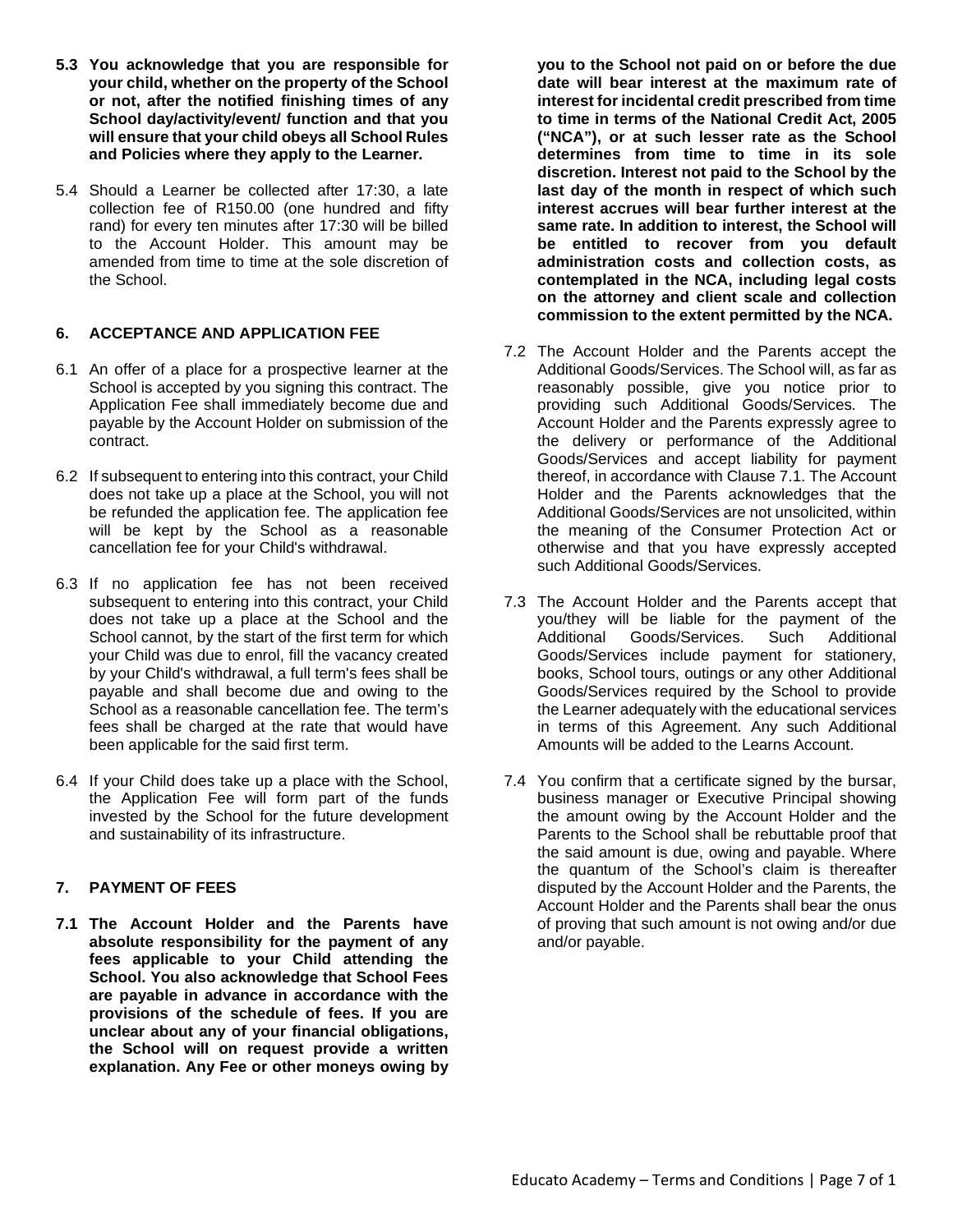- **7.5 In the event of the Third Party (Account Holder) taking responsibility for the payment of the Fees, you by your signature hereto, hereby bind yourself jointly and severally in your personal capacity as surety and co-principal debtor with the Third Party for payment to the School of any amounts which are owing and may at any time become owing to the School by the Third Party.**
- 7.6 You also acknowledge that if any instalment on account of a fee that is payable is not paid on the due date, the whole balance of the fee outstanding will immediately become due and payable by you. No indulgence or grant of time by the School will constitute a waiver of its rights under this Contract or otherwise.
- 7.7 You authorise the School to affect a debit order against your bank account to affect the monthly payment of Fees.
- 7.8 You agree that fees paid in advance will be deposited by the School and held in accordance with the Consumer Protection Act, but that the School will be entitled to treat the interest generated from such funds as income.
- **7.9 You agree that 30% (Thirty Percent) of any School Fees, Additional Fees, and fees paid in advance will be kept by the School as a reasonable cancellation fee and administration fee subsequent to notice served by either party as stipulated in Clause 9 and that any discount received for School Fees paid in advance, will be forfeited and will become due and payable by you.**
- 7.10 The School fees will be reviewed from time to time and may be increased by an amount which the School considers reasonable. We will endeavour to give you at least two calendar months' notice of any increase in the fees due for a particular term. You have a right to cancel this contract without penalty should the School fees increase to an amount which you no longer wish to pay, provided that you give the School written notice of that intention within 7 (seven) days of the School's notification of an increase, failing which the cancellation provisions of Clause 9.2 will apply, and you will be required to provide a full term's notice or pay a term's fees in lieu of notice.
- 7.11 If the parents fail to give the required notification referred to in Clause 7.10 they will be regarded as having agreed to and accept the proposed changes and will be liable for the full amount of School fees as set out in the notice.
- 7.12 The parents agree to reimburse the School any expenses that the School incurs on behalf of or in relation to the Learner, such as emergency medical expenses. Proof of such expenses will be made available to the parents on request.
- 7.13 The School will send a Statement of the Learners Account by the use of email on a monthly basis to the Account Holder and to a Parent whose details appear in Annexure "C" and Annexure "B". Nonreceipt of such email or statement of the account shall not absolve the Account Holder or Parents from payment of any fees as contained therein and it is the Account Holder and Parents responsibility to verify the applicable fees payable.
- **7.14 School Fees are to be paid in advance, either annually, half-yearly, termly, or monthly (on/before the second day of each month, or on the fifteenth day of each month by debit order), as set out in the schedule of fees.** The Parents may select a particular period and should they wish to change to another payment period (as provided for in the schedule of fees), they must request (through the School Office) to the School for such change to be effected. Such proposed change will not become effective until notice of acceptance of such change is given by the School in writing. **Should the Parents elect to make monthly payments on the fifteenth day of each month, they authorise the School to set up a debit order against their bank account for the payment of the monthly School Fees.**
- **7.15 For the avoidance of doubt, where parents elect to make monthly payments (either on/before the second or fifteenth day of the month), such payments are apportioned over 12 (twelve) equal monthly instalments (including December). As such even though the Learner does not technically attend School for the full month in December, the School Fees charged in that month represent a portion of the annual School Fees charged and as such become due and payable by the Parent. It should be noted that the School may, following information obtained from any credit report of the Parent/Account Holder, prescribe a particular payment period and payment method for the Parent/Account Holder.**
- 7.16 The School may from time to time notify the Parents of Additional Fees which relate to specific activities, outings, stationery, and other items which may be recurring or once-off, by giving advance notice to the Parents. The notice will stipulate exactly which activities, events or items the Additional Fees relate to. In the case of an activity/excursion, should the Parents elect to not pay the Additional Fees or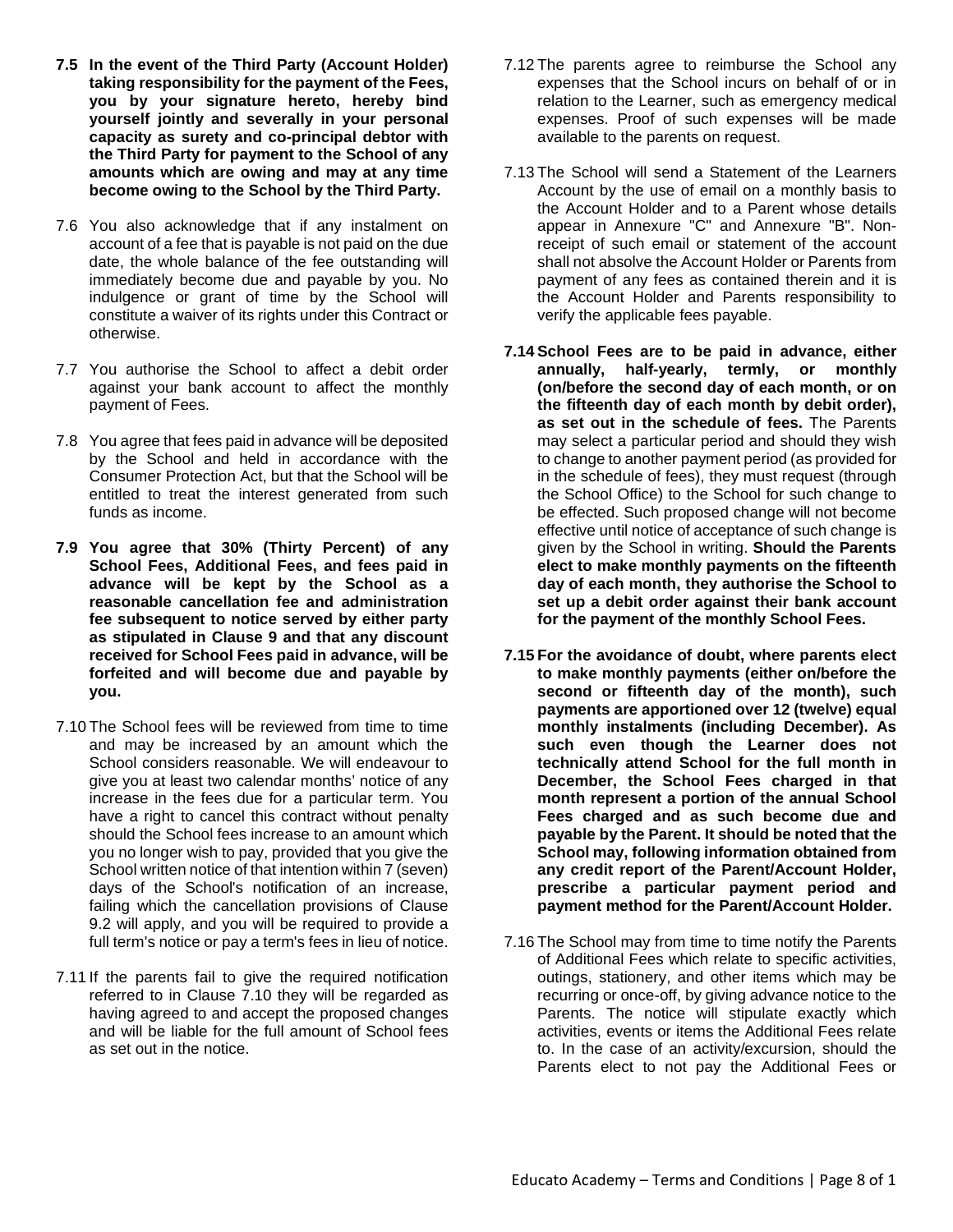should they fail to pay on or before the prescribed due date, then the Learner will not be permitted to participate in such activity. Furthermore, the School reserves the right to not permit a Learner to attend any extramural activities and/or excursions should the Parents not have paid any required Schools Fees and/or Annual Re-registration Fees and/or any other outstanding amounts, that are due and owing to the School.

- 7.17 The Applicant will not be entitled to any reduction or refund in respect of School Fees or Additional Fees for any period that a Learner is under suspension or should the Learner be expelled unless determined otherwise at the sole discretion of the School.
- **7.18 Where there is more than one Parent/Account Holder, the liabilities or obligations of the Parents and Account Holder under the Contract will be joint and several, the one paying the other to be absolved. This means that the person to whom the liability or obligation is owed by the Parents/Account Holder will be entitled to look to all or any one or more of the Parents/Account Holder for the enforcement of its rights and that no Parent/Account Holder will be entitled to resist any claim on the grounds that it is liable or responsible for only a limited share of such claim. The School shall be entitled to hand the overdue account over to its attorneys or appropriately registered debt collectors who may in turn claim all default, administration, and collection costs that may arise as a result of the Parents/Account Holder failure to pay.**
- 7.19 The School may, without the consent of the Parents and Account Holder, cede, delegate and/or assign all or any of their respective rights and obligations in terms of this Contract to any third party. The Parents herewith consent to such cession, delegation and/or assignments and the result thereof.

#### **8. PROTECTION OF PERSONAL INFORMATION**

- 8.1 By entering into this contract, and unless you at any time instruct the School expressly and in writing to the contrary, your consent is given for the School to process your / the Child's personal information in accordance with our privacy statement, which is available on request. You consent, inter alia also to the following :-
	- 8.1.1 collect, store and process credit information about you and any Third Party or divorced or separated Parent responsible for payment of any or all amounts comprised in the Fees;
- 8.1.2 collect, store and process names, contact details and information relating to yourself and your Child, and to such information being made available to other parents/guardians, staff or responsible persons engaged or authorised by the School for School-related purposes to the extent required for the purpose of managing relationships between the School, parents/guardians, and current learners as well as providing references and communicating with the body of former learners;
- **8.1.3 include photographs, with or without a**  name, of your Child in **publications, or in press releases to celebrate the School's or your Child's activities, achievements or successes;**
- 8.1.4 supply information and a reference in respect of your Child to any educational institution which you propose your Child may attend. We will take care to ensure that all information that is supplied relating to your Child is accurate and any opinion given on his/her ability, aptitude and character is fair. However, the School cannot be liable for any loss you or your Child is alleged to have suffered resulting from opinions reasonably given, or correct statements of fact contained, in any reference or report given by us; and
- 8.1.5 inform any other School or educational institution to which you propose to send your Child of any outstanding fees.
- 8.2 The School may not distribute or otherwise publish any of your personal information in its possession, unless you give your consent, in writing, to the School that it may do so. Should this be the case, the School may only distribute or otherwise publish the information specified in your consent to the people and for the purpose stated in your written consent.
- 8.3 For the purposes referred to above, the word "processing" refers to any act that can be performed when handling personal information. The POPI Act defines "processing" to include collecting, recording, organising, updating, storing, distributing, destroying or deleting personal information.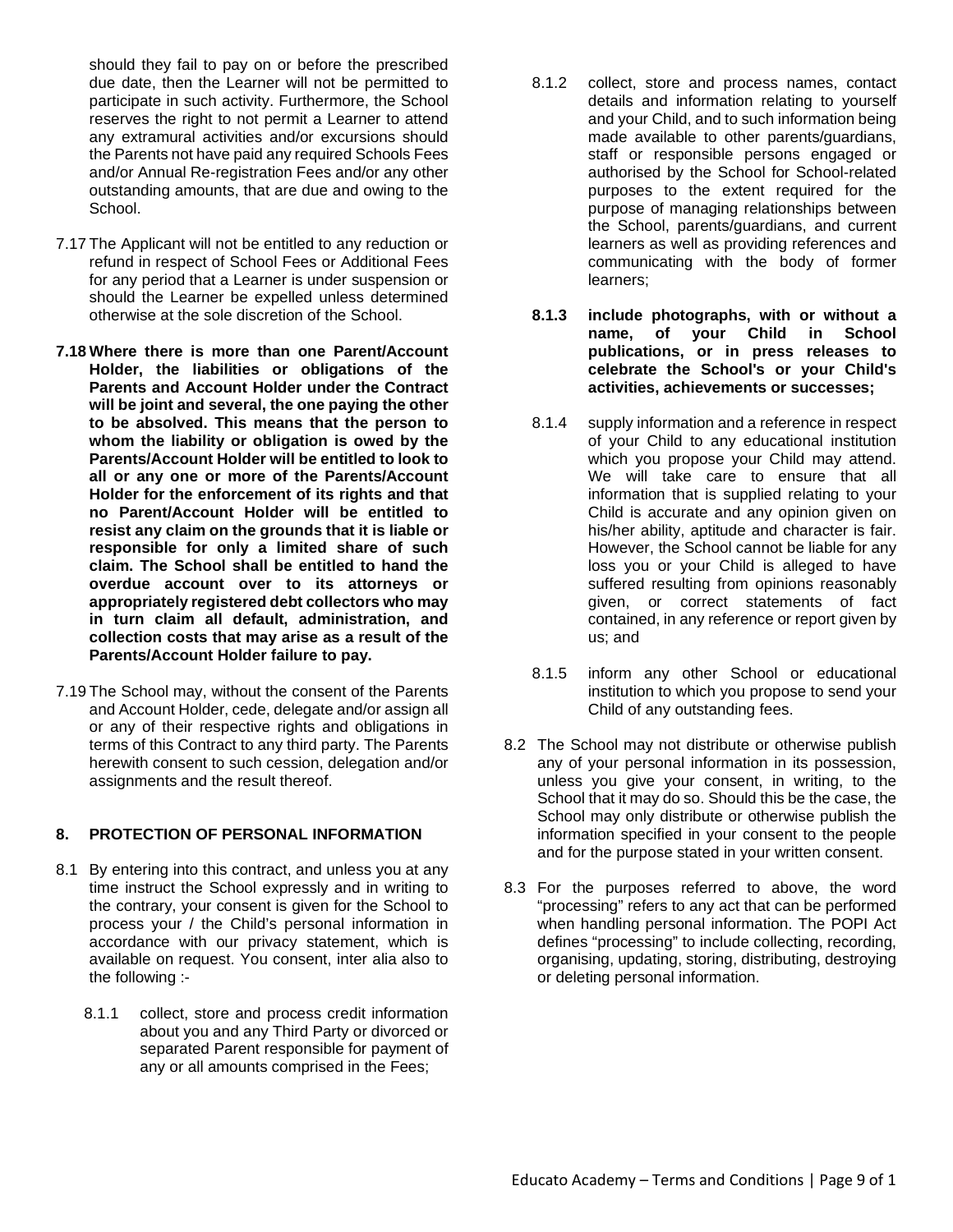8.4 During the period of enrolment of your child, and subsequent thereto, the Parent/Legal Guardian will be required to treat any information obtained about any other Parent/Legal Guardian and/or Student/s and/or the School as confidential information.

# **9. TERMINATION AND NOTICE REQUIREMENTS**

- 9.1 For the avoidance of doubt, this Contract will terminate when your Child completes the School's curriculum and any exit examination we offer at the end of your Child's Schooling unless otherwise terminated on the terms of this contract. This contract, therefore, has an indefinite term.
- **9.2 You have the right to cancel this contract at any time, for any reason, provided that you give the School a full term's notice, in writing, of this intention before the withdrawal of the Child from the School. Alternatively, a full term's fees (including additional fees pro-rated for the term) is payable to the School in lieu of notice, and as a reasonable cancellation fee taking into account the nature of the educational services, capacity planning and reasonable potential to fill the vacancy. Such amount is due and payable on the first day of the term which would have been the final term if the appropriate notice had been given.**
- 9.3 The School also has the right to cancel this contract at any time, for any reason, provided that it gives you a full term's notice, in writing, of its decision to terminate this contract. At the end of the term in question, you will be required to withdraw the Child from the School.
- **9.4 This is without prejudice to the School's other remedies: the School may cancel this contract immediately and has no obligation to return any fees paid in advance to you if you are in material breach of any of your obligations and have not (in the case of a breach which is capable of remedy) remedied the material breach within twenty (20) business days of a notice from the School requiring you to remedy the breach, and in addition, it may claim payment of all moneys then owing and damages equal to one term's fees (as calculated at the time of cancellation) taking into account the nature of the services, capacity planning and reasonable potential to fill the vacancy.**
- 9.5 For purposes of this contract, a material breach is considered to exist where you or your Child (as the case may be) –
- 9.5.1 fail to uphold the requirements of the School's Code of Conduct and/or School Rules and/or Policies of the School;
- 9.5.2 fail to pay any Fees when due;
- 9.5.3 fail to fulfil all legal requirements necessary for your Child to attend School in South Africa, if any of these legal requirements apply to your Child, for example, failure to obtain a valid study permit for your Child if he/she is a foreign citizen; or
- 9.5.4 act in such a way that you or the Child unreasonably uncooperative with the School and in the opinion of the Executive Principal, you or your Child's behaviour negatively affects your Child's or other children's progress at the School, the well-being of School staff, or brings the School into disrepute.
- 9.6 Should the School in its opinion believe that a Learner might not be suited to be enrolled at the School as is described in Clause 3.4, it may in its sole discretion terminate this agreement by providing the Parents with a One Calendar Month's Written Notice. The Account Holder shall nevertheless be obliged to pay the remainder of the One Calendar Months' Notice in which the learner was removed from the School.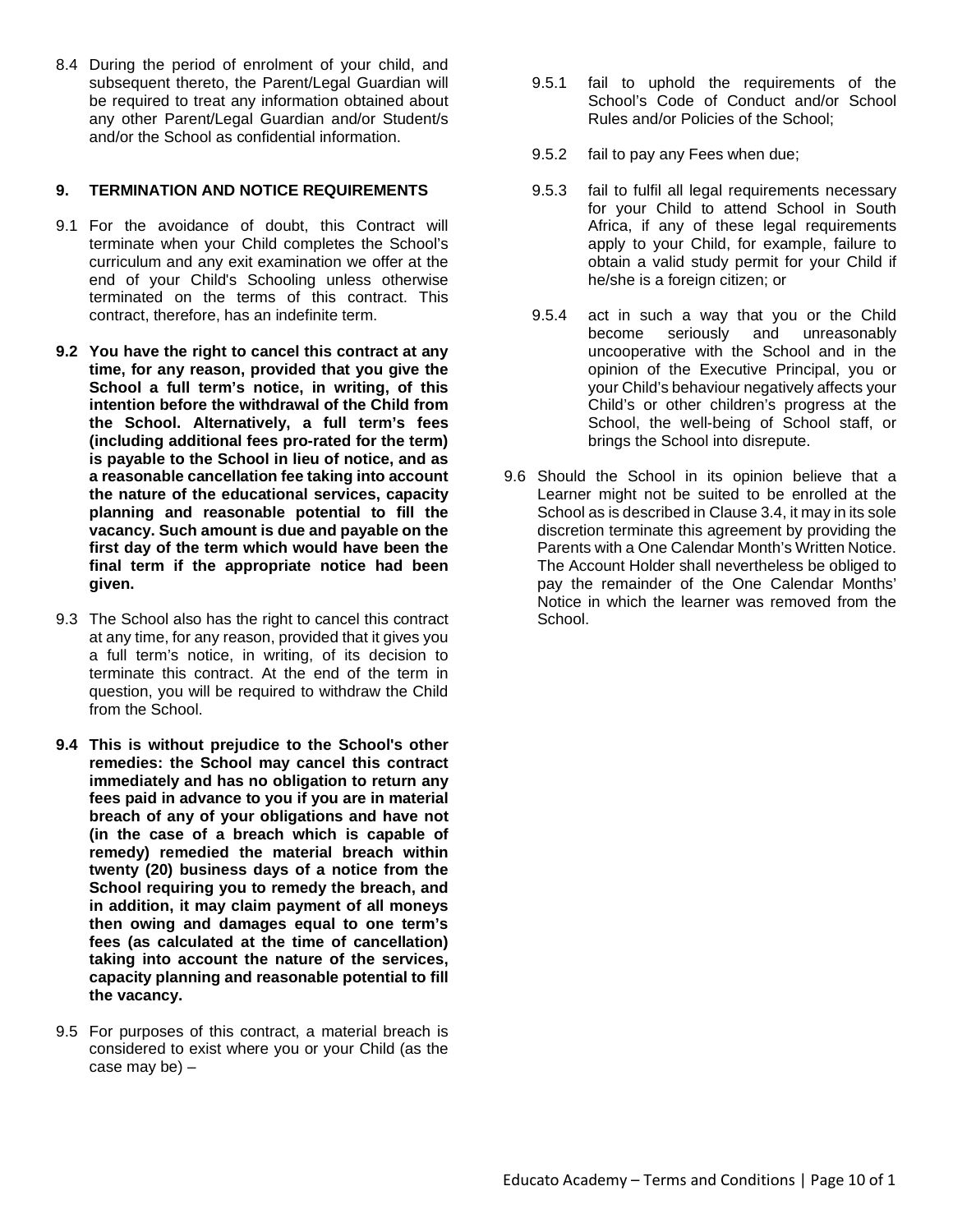#### **10. BEST INTEREST OF THE CHILD**

- 10.1 The parties irrevocably agree that the following procedure shall constitute procedural fairness in instances where the best interest of a child needs to be determined :-
	- 10.1.1 The School shall provide you with written particulars of the charge or complaint; and
	- 10.1.2 You shall thereafter, within 10 days, furnish the School with written representations in respect of the best interest of the minor child, which representation may be submitted by the child and or his/her representatives.
	- 10.1.3 he School shall within 5 days thereafter furnish you / the child's representatives with it it's submissions in respect of the best interest of the child, the School and other learners.
	- 10.1.4 You / the child's representatives may within 5 days thereafter, submit a response to the School's representations.
	- 10.1.5 The School shall thereafter furnish the relevant parties with its decision after due consideration of the best interest of the child.
- 10.2 The School may choose to conduct a disciplinary hearing instead of the above procedures, especially in matters relating to misconduct by the child.

# **11. GENERAL**

- 11.1 You choose the residential address set out in annexure "B" as your chosen legal address for the service of all notices and legal processes and the postal and email addresses for all other communications by the School to you.
- 11.2 Any notice or communication required, or permitted to be given in terms of this Contract, will be valid and effective only if in writing, but it will be competent to give notice by email or registered post.
- 11.3 Any party may by notice to any other party change the physical address chosen as its domicilium citandi et executandi vis-à-vis that party to another physical address, provided that the change will become effective vis-à-vis that addressee on the tenth business day from the receipt of the notice by the addressee. Any notice to a party:
- 11.3.1 delivered by hand to a responsible person during ordinary business hours at the physical address chosen as its domicilium citandi et executandi, will be deemed to have been received on the day of delivery; or
- 11.3.2 sent by email or registered post to its chosen address, will be deemed to have been received on the day of despatch (unless the contrary is proved).
- 11.4 Notwithstanding anything to the contrary herein contained, a written notice or communication actually received by a party will be an adequate written notice or communication to it, notwithstanding that it was not sent to or delivered at its chosen domicilium citandi et executandi.
- 11.5 You confirm that all the particulars that you may furnish or that you have furnished to the School on this Contract or otherwise from time to time are or will be, to the best of your knowledge and belief, full, true and accurate.
- 11.6 You undertake to advise the School in writing of any changes to the details included in this contract.

# **12. SIGNATURE**

This Contract may be executed in counterparts, each of which will be deemed an original, and all of which together will constitute one and the same Contract as at the date of signature of the Party last signing one of the counterparts. In addition, an electronic signature by any of the Parties constitutes a signature as contemplated herein.

#### **13. JURISDICTION AND GOVERNING LAW**

13.1 The contract between you and the School is governed by South African law. You agree that the School, at its option but without being so obliged, will be entitled to institute any legal proceedings for the recovery of any monies owing by you as a liquidated debt or debts to the School in any magistrate's court having jurisdiction, in terms of sections 45 and 28 of the Magistrates' Courts Act.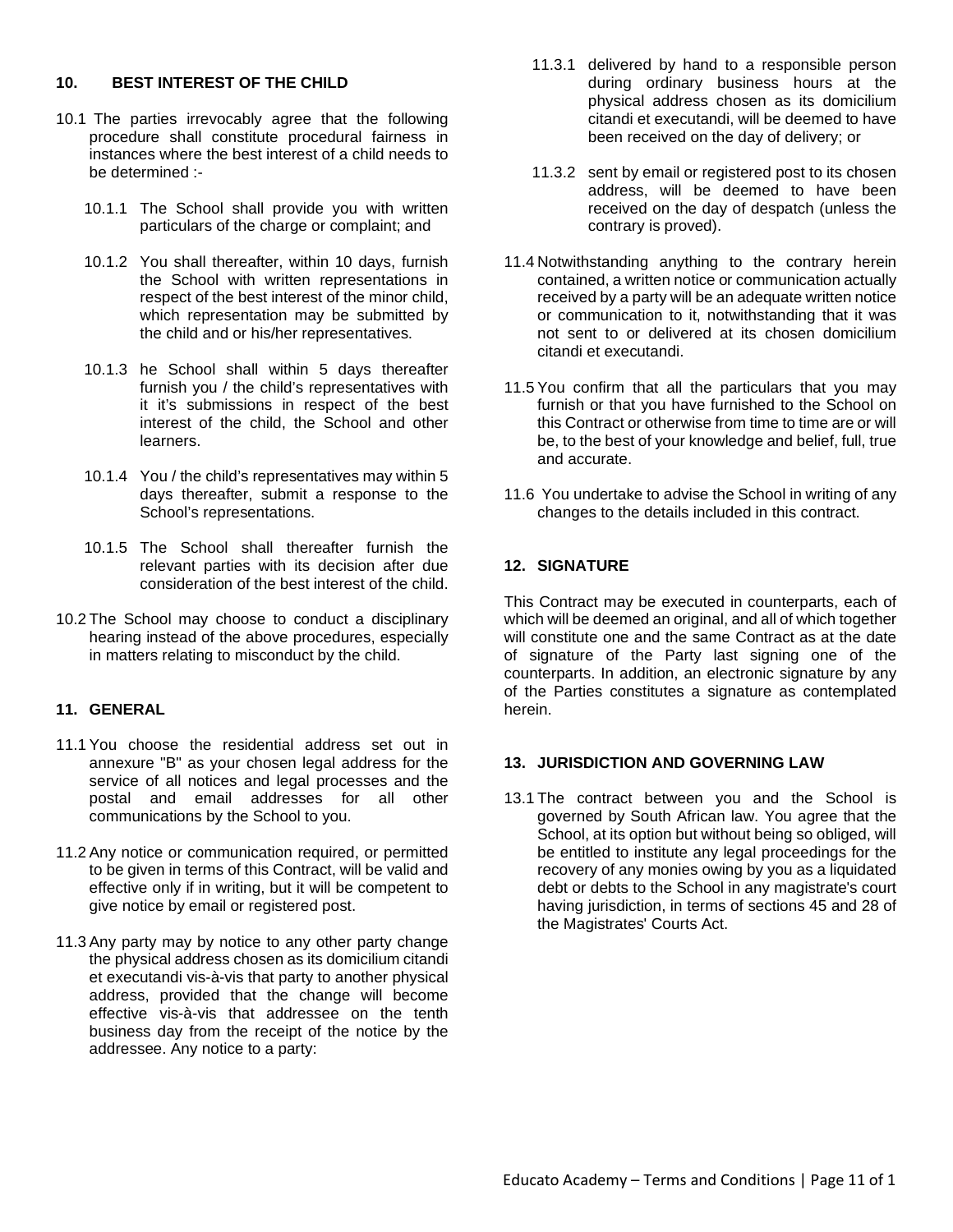#### **14. VARIATIONS**

- 14.1 We reserve the right to change or add to these terms and conditions from time to time for legal, safety or other substantive reasons or in order to assist the proper delivery of education at the School. The School will give you at least a term's notice of any such modifications.
- 14.2 Any such changes will be documented in policies and to the extent that there is any conflict between terms and conditions of the Contract and those contained in the School Policies, the School Policies will take precedence.
- 14.3 The School will, having regard to the nature of the amendment or modification required, give you one term's notice of any such amendment or modification unless the proposed amendment or modification relates to legislative or legal changes, in which case one month's notice could be given, whereafter any such amendments or modifications will be binding and enforceable upon you. To the extent that any purported amendments to this Contract are made by you, same will not be binding on the School.

#### **15. PARTIAL INVALIDITY**

15.1 Each term and condition contained in this agreement is separate from the other terms and conditions in the sense that if anyone is determined to be illegal and unenforceable, it will simply be disregarded and of no force and effect, but the agreement will otherwise remain valid.

15.2 It is a condition of attendance at the School that you sign in the space provided. The School Board will consider this declaration and Contract to be null and void if this document is altered in any way.

**Declaration: I/we, the undersigned, do hereby declare that I/we have read and understood this Contract, all its Annexures, as well as the School Rules, Policies and School's Code of Conduct.**

**In entering my/our son/daughter at Educato Academy, I/we agree for myself/ourselves and son/daughter to co-operate with the School in enforcing the terms and condition as well as the regulations stipulated in this Contract.**

**I/We further bind myself/ourselves, jointly and severally in solidum, insofar as they are applicable to me/us, to the terms and conditions set out in this Contract.**

**I/We also acknowledge and recognize that the decision of the Executive Principal is final.**